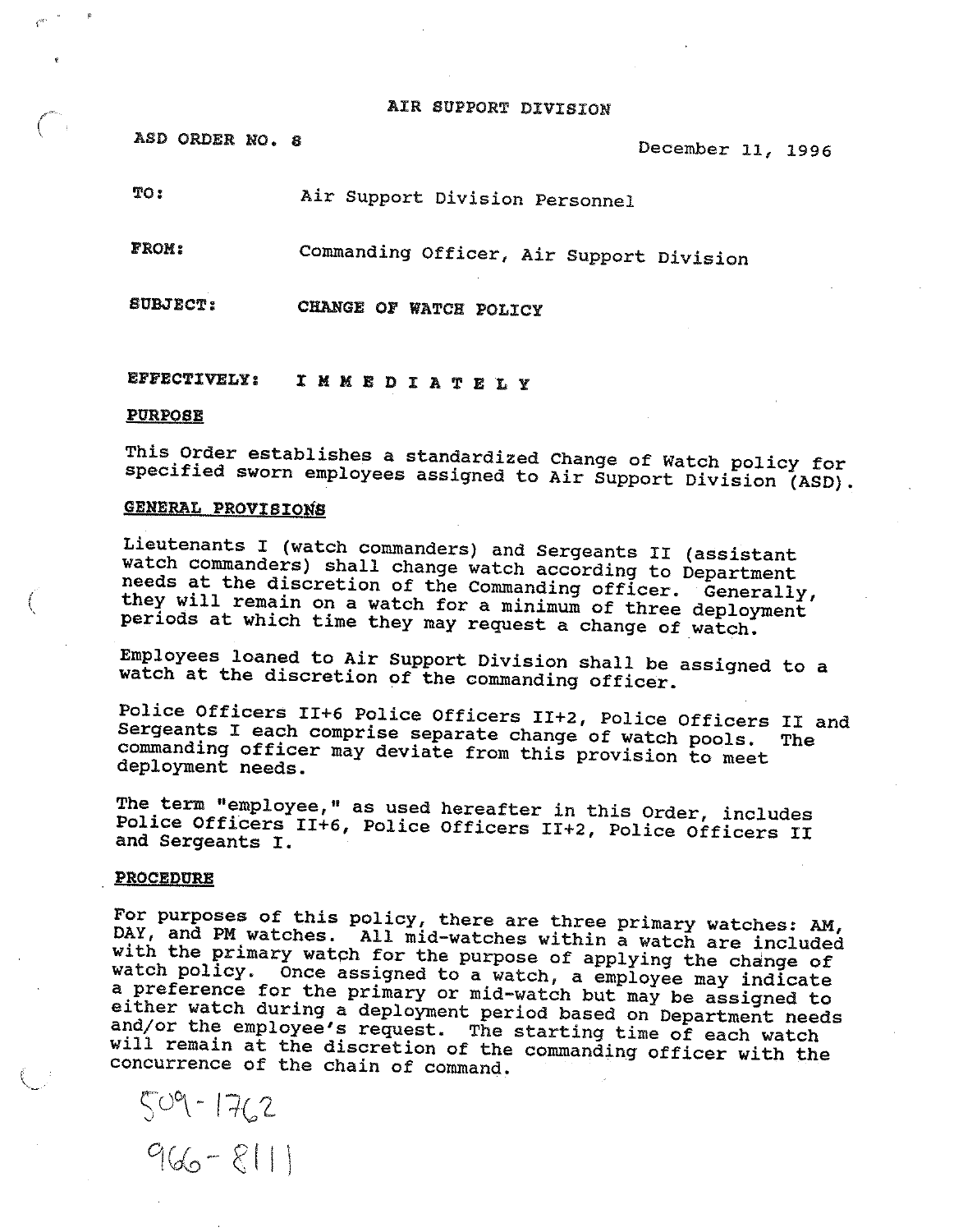ASD ORDER NO. 8, 1996 Page two

 $\star$ 

## Formal Change of Watch Rotation

<sup>A</sup> formal change of watch shall take place at the beginning of <sup>e</sup>ach deployment period (DP}.

- \* <sup>A</sup>change of watch request will be considered after the employee has completed three full DP's on one watch. The <sup>r</sup>equest will be granted provided that an employee on the desired watch has completed six full DPs on that watch and is eligible to be involuntarily reassigned to another watch (bumped}.
- \*All requests for a change of watch shall be submitted on an Employee's Report, Form 15.7, to the commanding officer no later than 0800 hours on the third Monday of the DP prior to <sup>t</sup>he DP when the change is requested to be effective.
- \* An employee may, at any time, submit a request to change from the current watch and specify the DP or date when the <sup>c</sup>hange is requested to be effective. The effective DP or date must be after the completion of three or more DPs on one watch. An employee wishing to remain on one watch as <sup>l</sup>ong as possible may submit a request indicating a watch . preference should the employee be involuntarily bumped. In such case, no effective date or DP need be indicated.
- \*If more than one employee on a given watch requests a change <sup>o</sup>f watch, and there are not enough available positions on <sup>a</sup> <sup>d</sup>esired watch to accommodate all employees requesting <sup>a</sup> <sup>w</sup>atch change, priority will be given to the employee with the most time on their present watch. If more than one <sup>e</sup>mployee has the same watch seniority, seniority as a sworn member of the Department will prevail. If more than one <sup>e</sup>mployee has the same watch seniority and seniority as <sup>a</sup> sworn member of the Department, priority will be afforded to <sup>t</sup>he employee with the most tenure at ASD in their current tour of duty. Time spent at ASD during a previous tour(s) <sup>o</sup>f duty shall not be used in computing time for seniority preference.

At the discretion of the commanding officer, personnel may be temporarily "loaned" to another watch to fulfill <sup>d</sup>eployment needs. When an employee is involuntarily loaned to another watch to meet the Division's needs, the loan <sup>p</sup>eriod, unless elected by the employee, shall not be counted <sup>a</sup>gainst the employee as time on the original watch.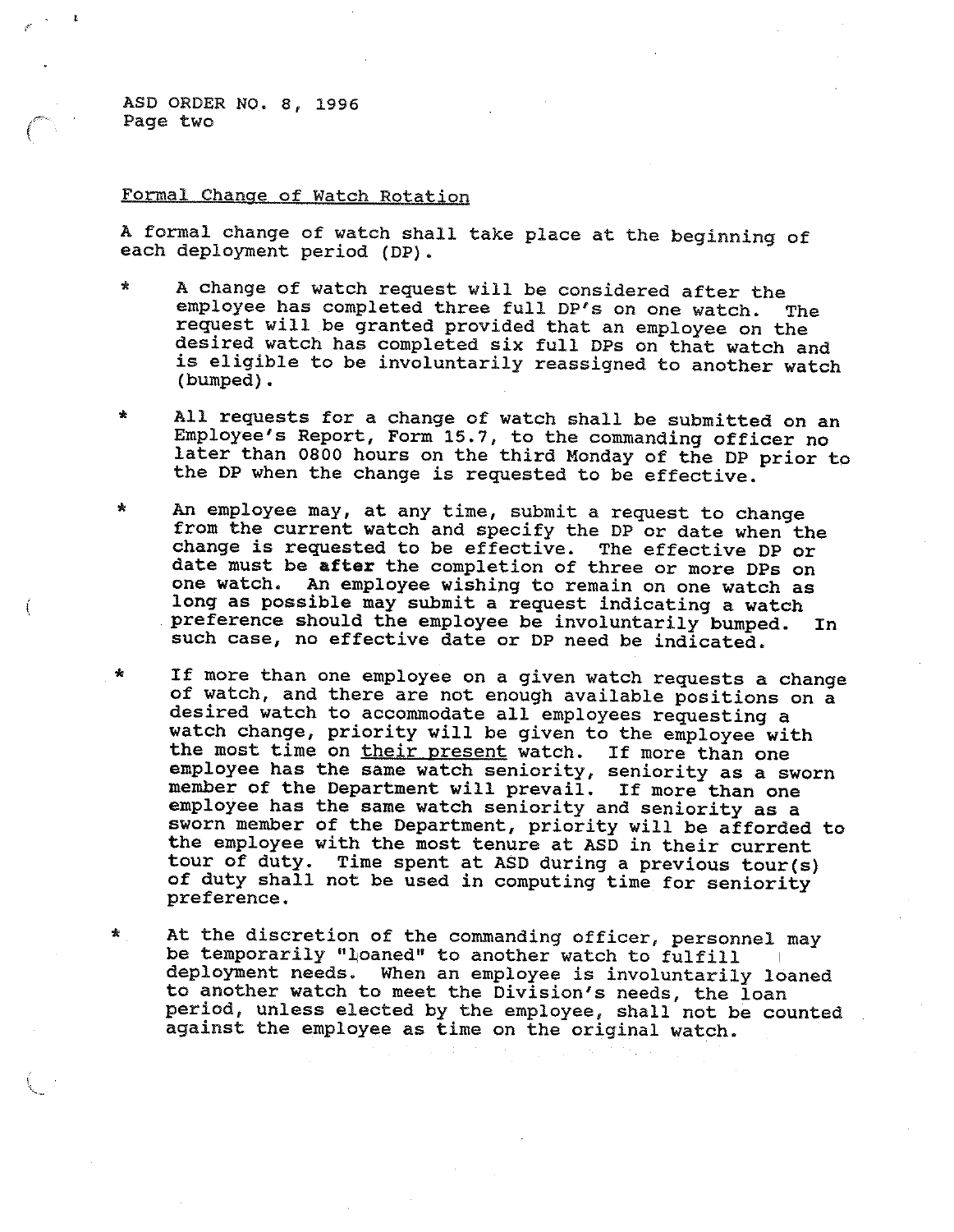ASD Order 8, 1996 Page three

- \* Watch seniority will continue to accrue during periods of absences such as sick, injured on duty, leave of absence and vacation unless otherwise specified herein.
- \* If an employee is activated to military duty exceeding one DP, the time of military activation shall not be counted as time on the original watch.

Exception: The Division may exclude changing watches during the DPs containing Thanksgiving, Christmas, and New Year holidays for the purpose of managing an equitable distribution of days off.

### Involuntary Reassignment (Bumping)

An employee assigned to a watch of choice cannot be involuntarily reassigned (bumped} to another watch until the employee has completed six full DPs on that watch. After an employee has completed six Pull DPs on a watch, the employee is then eligible to be bumped to another watch.

During the change of watch reassignment process, the employee with the most time on the requested watch will be bumped only if that employee has completed six full DPs on that watch and another employee has properly requested a transfer to that watch by submitting the appropriate Form 15.7.

When more than one employee is eligible to be bumped, the employee with the most time on the watch will be bumped. If there is mare than one eligible employee with the same amount of time on the watch, the employee with the least seniority as a<br>sworn member of the Department will be bumped. If more than one sworn member of the Department will be bumped. employee has the same wtch seniority and the same seniority as a sworn member of the Department, the employee with the least tenure in their current tour of duty at ASD will be bumped. Time spent at ASD during a previous tour(s) of duty shall not be used in computing time for seniority preference.

In the event an employee is bumped from a watch, the watch to which the employee is reassigned will be determined in accordance with the following:

- \* If the bumped emplpyee has submitted a change of watch request prior to being bumped, the employee's request will be considered, provided a vacancy exists on the requested watch.
- \* If the bumped employee has not submitted a change of watch request, the employee will be reassigned in a manner that would meet the deployment needs of the Division.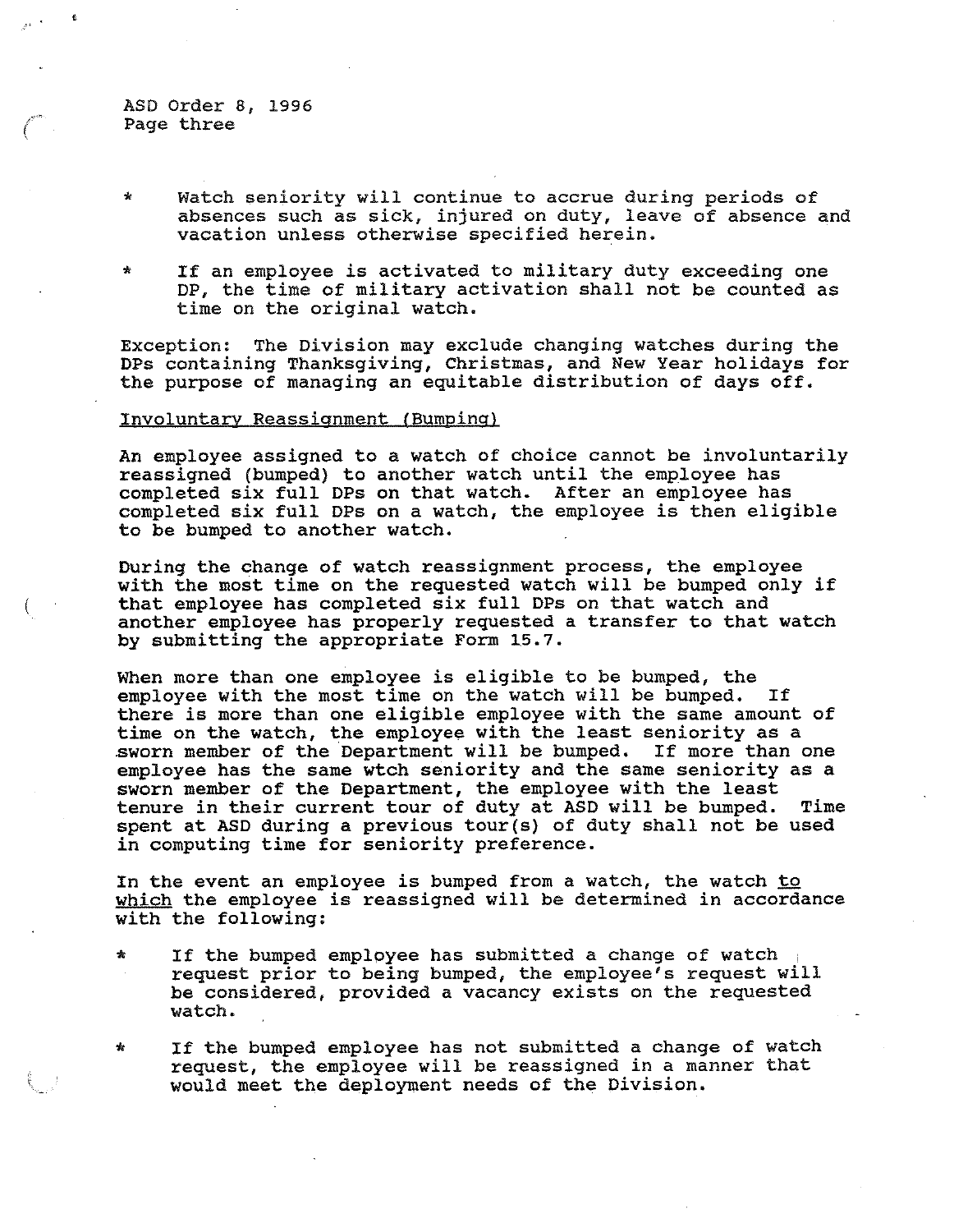ASD Order No. 8, 1996 Page four

A

<sup>E</sup>xception: An employee who has a personal hardship and would be significantly affected by a change of watch, may, at the <sup>d</sup>iscretion of the commanding officer, be temporarily exempted <sup>f</sup>rom being bumped until such time that the hardship ceases to <sup>e</sup>xist. The determination as to the existence of such hardship <sup>w</sup>ill be the sole discretion of the commanding officer whose decision shall be final.

# Exemption for Employees with Seniority

<sup>T</sup>he pilot (PO II+6) and tactical flight officer (PO II+2) with the most tenure as a sworn Department employee shall be exempt <sup>f</sup>rom working one watch of choice provided the eligible pilot and <sup>t</sup>actical flight officer submit a Form 15.7 to their commanding <sup>o</sup>fficer requesting to be exempt from working a specific watch.

# Employees Transferring From Specialty Assignments

<sup>T</sup>he criteria for assignment to Special Flights and Support <sup>S</sup>ections shall be determined by the commanding officer. When an <sup>e</sup>mployee transfers from Special Flights Section or Support <sup>S</sup>ections, the employee shall be deemed to have completed six <sup>m</sup>onths in the vacating assignment and therefore, eligible to bump another employee from a watch, provided the other employee is <sup>e</sup>ligible to be bumped.

## <sup>C</sup>ommanding Officer's Responsibilities

<sup>T</sup>he commanding officer shall maintain watch seniority information which will be made available to divisional personnel. Based on articulable reasons, the commanding officer may make exceptions <sup>t</sup>o this policy when it is in the best interest of the Department, <sup>t</sup>he Division an/or the individual employee.

<sup>T</sup>he commanding officer may temporarily modify the change of watch policy to provide for unexpected contingencies, such as unusual <sup>o</sup>ccurrences, mobilizations, etc.

 $m_{\ell}$  / survey  $\overline{\mathrm{y}}$ OHN TRUNDLE, Captain

Commanding Officer Aír Support Division